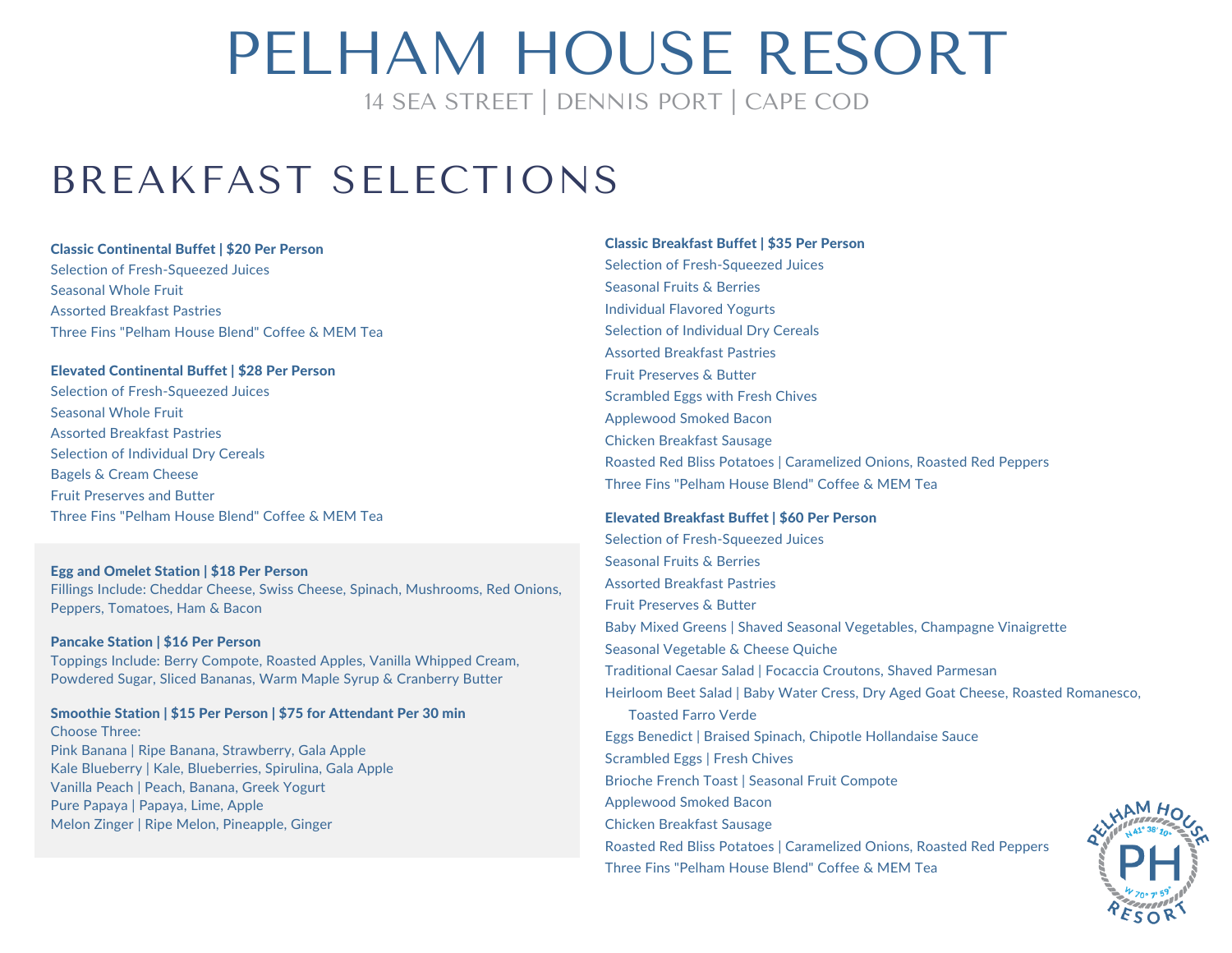14 SEA STREET | DENNIS PORT | CAPE COD

### BREAKS, SNACKS & LATE NIGHT BITES

#### Coffee Break | \$6 Per Person

Three Fins "Pelham House Blend" Coffee, MEM Tea & Hot Chocolate

#### A La Carte Snacks | Priced Per Dozen

Power Bars | \$15 Kind Bars | \$15 Assorted Nuts | \$12 Per Person House Trail Mix | \$12 Per Person Whole Fruit | \$9 Fruit Skewers | \$17 Mini Muffins | \$17 Cookies & Brownies |\$18

### Snack Stations | Priced Per Person

Hummus, Crudité, Grilled Pita with Dipping Sauces | \$12 Tortilla Chips with Fresh Pico de Gallo | \$9 Pretzel Bites | Mustard Aioli | \$10 Parmesan & Truffle French Fries | \$5 Milk & Cookies | \$10 Milkshakes | Chocolate & Vanilla | \$10 Churros | Spiced Chocolate Dip | \$11 Fried Dough | Powdered Sugar | \$11

### Sandwiches | Priced Per Piece

Mini Pulled Pork Sliders | Potato Rolls, Cole Slaw, Pickled Red Onions | \$5 Cheeseburger Sliders | Brioche Roll, Truffle Ketchup, House Made Pickles | \$6 Mini Lobster Rolls | Toasted Brioche, Bibb Lettuce, Lemon | \$9

### Pizza | 12" Round | Priced Per Pizza

Three Cheese | \$12 Traditional Pepperoni | \$12 Margarita | Tomatoes, Basil, Fresh Mozzarella | \$13 Pulled Pork | Pickled Red Onion, Cilantro | \$14 Lobster | Caramelized Onion, Basil, Ricotta | \$18

### **Platters**

Assortment of Breakfast Pastries & Muffins | \$55 Per Dozen Assortment of Bagels, Cream Cheese and Jams | \$48 Per Dozen Fresh Fruit | Seasonally Sliced Fruit & Berries | \$9 Per Person

Deli Wraps & Sandwiches |\$14 Per Person Chef's Selection of Assorted Sandwiches & Wraps with a House Salad Choice of: Turkey, Ham, Vegetable, Grilled Chicken

### Assorted Desserts | Priced Per Dozen

Flourless Chocolate Torte | \$36 Chocolate & Raspberry Mousse | \$36 Caramel Cappuccino Custard | \$35 Almond Milk Panna Cotta, Fresh Fruit | \$35 Pistachio Cassis Financier | \$35 Tropical Coconut Tart, Fresh Fruit | \$32 Cookies & Milk Panna Cotta | \$32 New York Style Cheesecake | \$32 Chocolate Peanut Butter Mousse Torte | \$32 Double Chocolate Brownies | \$32 Chocolate Chunk Sea Salt Cookies | \$30 Raspberry Shortbread Sandwich Cookies | \$30

#### S'more Station | Beach Bonfires Only | \$9 Per Person Traditional Graham Crackers

Milk & Dark Chocolates **Marshmallows** 

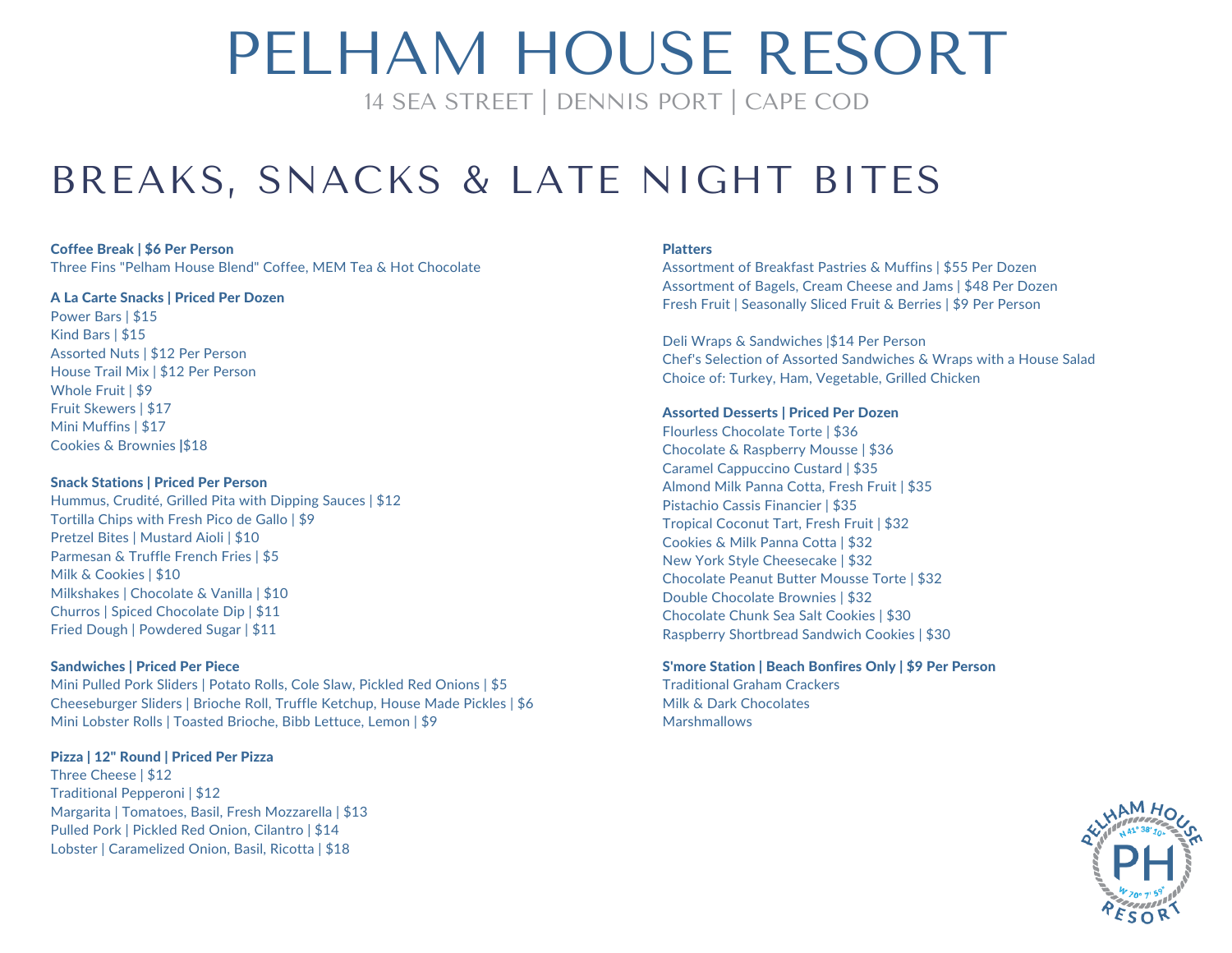## PFI HAM HOUSE RESORT

14 SEA STREET | DENNIS PORT | CAPE COD

### BEVERAGE SERVICES

### A La Carte Beverages

Three Fins "Pelham House Blend" Coffee & MEM Tea | \$75 Per Gallon Hot Apple Cider | \$66 Per Gallon Assorted Sodas | \$4 Per Person Assorted Bottles of Juice | \$5 Per Bottle Nantucket Nectars | \$6 Per Bottle Bottled Saratoga Still Water | \$5 Per Bottle Bottled Saratoga Sparkling Water | \$5 Per Bottle

### BEVERAGE STATIONS

Includes Set up, Glassware and All Garnishes | Priced Per Person

### COFFEE & TEA

Three Fins Roasters Coffee & MEM Tea | \$5 Milk, Half & Half, Sugar, Honey

ICED COFFEE Three Fins Roasters Coffee | \$6 Milk, Half & Half, Sugar

**LEMONADE** Chilled Natural Lemonade | \$5

ICED TEA Fresh Brewed MEM Iced Tea | \$5 Lemon Wedges, Sugar

FRESH JUICE Orange, Cranberry, Grapefruit | \$5

INFUSED WATER Watermelon, Orange, Mint, Cucumber, Strawberry | \$4

### SOFT DRINK, JUICE & WATER | PER PERSON PRICING

Hour One | \$10 Hour Two | \$15 Hour Three and Up | +\$4/HR

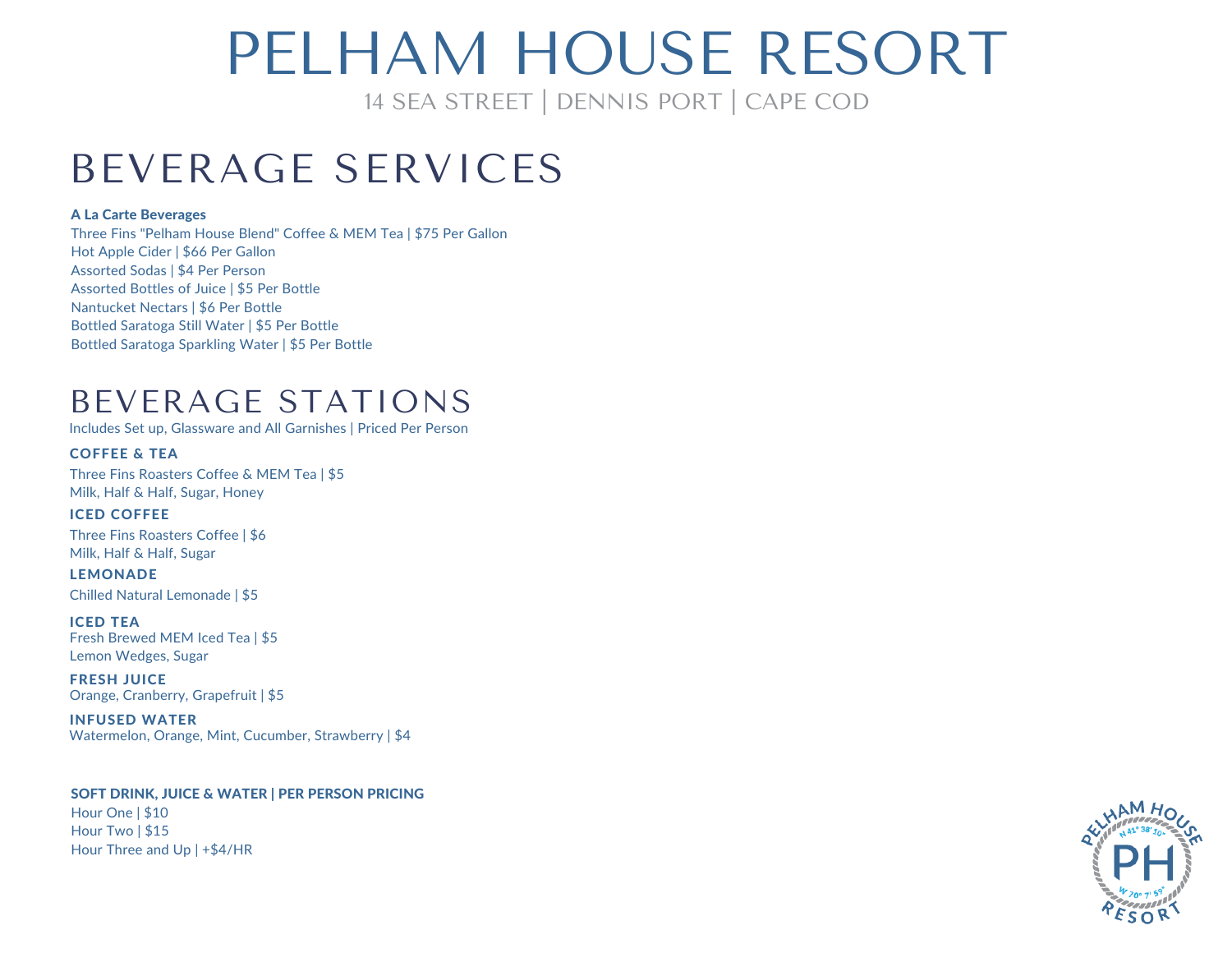14 SEA STREET | DENNIS PORT | CAPE COD

### BUFFET MENUS

### Deli Style | \$45 Per Person

Farm Vegetable Minestrone House Mixed Green Salad with Seasonal Accompaniments Farro Verde Salad "Tabbouleh" Style Campanelle Pasta Salad | Cherry Tomato, Caramelized Fennel, Lemon Vinaigrette Vine Ripe Red and Yellow Tomatoes | Fresh Mozzarella, Basil Selection of Deli Meats and Cheeses Including: Turkey Breast, House Smoked Pork Loin, Roast Beef, Salami, Grilled Chicken and Cheeses Traditional Accompaniments Deli-Style Breads and Rolls Cape Cod Potato Chips Dessert Cookies & Brownies Fresh Fruit Salad Three Fins "Pelham House Blend" Coffee & MEM Tea

#### Classic Lunch | \$65 Per Person

Baby Mixed Greens | Lemon Vinaigrette, Shaved Vegetables, Savory Granola Kale Salad | Charred Radicchio, Toasted Pine Nut, Dry Aged Goat Cheese, Champagne Vinaigrette Vine Ripe Red and Yellow Tomatoes | Fresh Mozzarella, Basil Chicken Piccata | Caper & Lemon Vinaigrette Wild Mushroom Truffle Ravioli | Spinach, Blistered Cherry Tomato, Roasted Mushroom Almond & Citrus Crusted Wild Cod Roasted Tri-Color Cauliflower Rolls & Butter Garlic Cheese Bread Dessert Strawberry Cheesecake Mini Cupcakes Chocolate Cream Torte Three Fins "Pelham House Blend" Coffee & MEM Tea

### Cape Cod Lunch BBQ | \$50 Per Person

Local Mixed Greens Salad | Cranberry Vinaigrette, Toasted Pepitas, Shaved Vegetable Coleslaw |Sweet & Sour Dressing Fingerling Potato Salad | Poblano & Mustard Vinaigrette Grilled Hamburgers & Beef Hot Dogs Lettuce, Tomato, Shaved Red Onion, Pickled Peppers, Sliced Cheese, Ketchup, Mustard, and Mayonnaise Cranberry & Rhubarb Grilled Chicken Breast Traditional Macaroni & Cheese Sweet & Tangy Boston Baked Beans Rolls & Butter Dessert Chocolate Cream Pie Torte Build Your Own Strawberry Shortcake Three Fins "Pelham House Blend" Coffee & MEM Tea

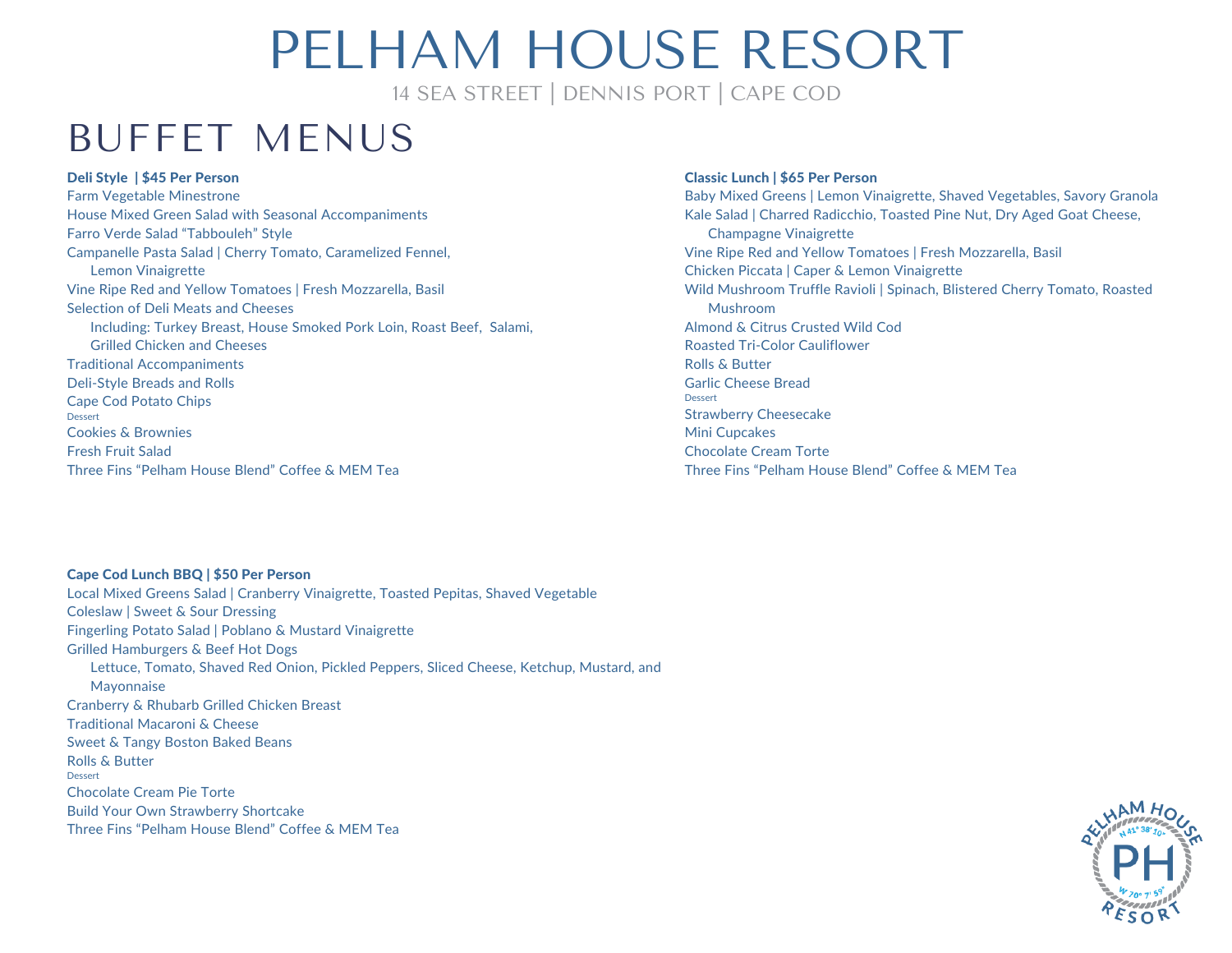14 SEA STREET | DENNIS PORT | CAPE COD

### BUFFET MENUS

### Traditional Clam Bake | \$140 Per Person | Uniformed Chef To Grill \$150 Per Hour

Pelham House Clam Chowder Seasonal Mixed Green Salad | Shaved Vegetables, Champagne Vinaigrette Shaved Vegetable Coleslaw | Sweet & Sour Dressing Campanelle Pasta Salad | Baby Shrimp, Cherry Tomato, Caramelized Fennel, Lemon Vinaigrette House Corn Bread Cranberry & Dill Whipped Butter Local Steamers & Mussels | Drawn Butter And Natural Broth Steamed 1 ½ Lb. Lobster Cranberry & Rhubarb Grilled Chicken Breast | Charred Pineapple, Braised Cranberry Beans Grilled Beef Tenderloin | Smoked Onion Jus Steamed Fingerling Potatoes | Ale Braised Onions & Chorizo Grilled Corn On The Cob Charred Broccolini Rolls & Butter Dessert Lemon Meringue Tart Chocolate Cream Pie Torte Build Your Own Strawberry Shortcake Warm Seasonal Cobbler Three Fins "Pelham House Blend" Coffee & MEM Tea

#### Cape Cod BBQ |\$75 per person | Uniformed Chef To Grill: \$150 per hour

Local Mixed Greens Salad | Cranberry Vinaigrette, Toasted Pepitas, Shaved Vegetable Coleslaw |Sweet & Sour Dressing Sliced Watermelon Seasonal Pasta Salad Fingerling Potato Salad | Poblano & Mustard Vinaigrette Grilled Hamburgers And Beef Hot Dogs Lettuce, Tomato, Shaved Red Onion, Pickled Peppers, Sliced Cheese, Ketchup, Mustard, and Mayonnaise Cranberry & Rhubarb Grilled Chicken Breast Seared Pork Loin With Apple Cider Jus Traditional Macaroni & Cheese Sweet & Tangy Boston Baked Beans Rolls & Butter Dessert Lemon Meringue Tarts Chocolate Cream Pie Torte Build Your Own Strawberry Shortcake Three Fins "Pelham House Blend" Coffee & MEM Tea

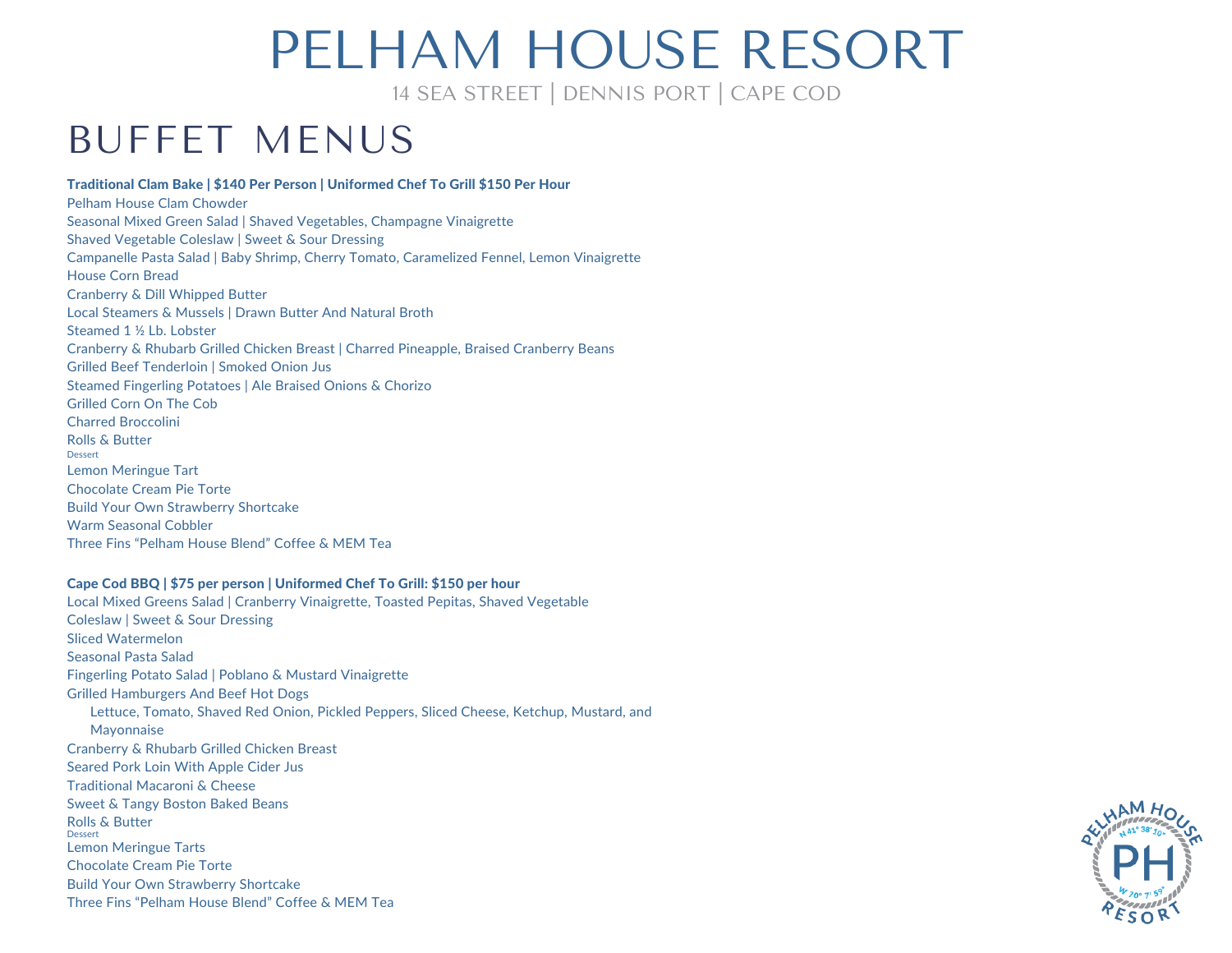14 SEA STREET | DENNIS PORT | CAPE COD

### SEASONAL BUFFET

### Spring | \$90 Per Person | March-May

Spring Vegetable Crudité | Sunflower Romesco, Spicy Ranch Dressing, House Bread & Crackers Baby Mixed Greens | Lemon Vinaigrette, Shaved Vegetables, Savory Granola Pan Seared Bell & Evans Airline Chicken Breast | Tomato Vinaigrette Herb Roasted New York Strip Steak | Spring Onion Jus Citrus Crusted Atlantic Cod | Rosemary Beurre Blanc Served With Morel Mushroom Risotto | Pickled Red Onions Butter Braised Spring Radishes | Farro Crumble Grilled Asparagus Seasonal Vegetable Medley Rolls & Butter Dessert Lemon Lavender Pana Cotta Flourless Chocolate Torte | Red Fruit & Mint Salad Three Fins "Pelham House Blend" Coffee & MEM Tea

#### Summer | \$110 Per Person | June-August

Summer Vegetable Crudité | Sunflower Romesco, Spicy Ranch Dressing, House Bread & Crackers Heirloom Tomato Salad | Maple Brook Farms Burrata, Torched Stone Fruit, Basil Kefir, Grilled House Bread Baby Mixed Greens | Lemon Vinaigrette, Shaved Vegetables, Savory Granola Pan Seared Bell & Evan's Airline Chicken Breast | Natural Jus Steamed Chatham Mussels | White Wine Broth, Grilled Linguiça Roasted New York Strip Steak | Forest Mushroom & Caramelized Onion Jus Grilled Vegetable Lasagna | Tomato Vinaigrette, Basil Puree, Cashew "Cheese" Served With Farro Verde Pilaf | Braised Leeks, Crispy Kale Seasonal Vegetable Medley Smoked Eggplant & Pepper Caponata Rolls & Butter Dessert Peach & Blackberry Crumb Cake Milk Chocolate Custard | Passionfruit, Hazelnut Summer Berry Scones & Cream Raspberry Lime Tarts Three Fins "Pelham House Blend" Coffee & MEM Tea

#### Fall | \$110 Per Person | September- November

Fall Vegetable Crudité | Sunflower Romesco, Spicy Ranch Dressing, House Bread & Crackers Kale Salad | Charred Radicchio, Toasted Pine Nut, Dry Aged Goat Cheese, Champagne Vinaigrette Beet and Carrot Salad | Shaved Subarashii Kudamono Asian Pear, Mint & Cumin Vinaigrette, Rye Crunch Braised Beef Short Ribs | Red Wine Sauce Pan Seared Bell & Evan's Airline Chicken Breast | Natural Jus Local Monkfish | Lemon & Caper Vinaigrette Grilled Cauliflower Steak | Herb Chimichurri Served With Creamy Plimoth Mills Polenta | Cloth Bound Cheddar Cheese Roasted Baby Potatoes & Caramelized Onions Seasonal Vegetable Medley Rolls & Butter Dessert Apple Rum Raisin Bread Pudding Pecan Caramel Tarts Pumpkin Chocolate Cake | Cream Cheese Glaze Crème Fraîche Panna Cotta | Cranberry Orange Compote Three Fins "Pelham House Blend" Coffee & MEM Tea

### Winter | \$90 Per Person| December-February House Pickled Vegetables | Seasonal Accompaniments End of Season Root Vegetable Slaw |Sherry & Lemon Vinaigrette Maple Brook Farms Burrata Salad | Baby Arugula, Candied Pecans, Balsamic Reduction Braised Beef Short Ribs | Red Wine Sauce Pan Seared Bell & Evans Airline Chicken Breast | Natural Jus Winter Squash & Mushroom Bread Pudding Served With Charred Broccolini Smashed Fingerling Potatoes Savoy Cabbage Sauerkraut Rolls & Butter Dessert Pear Galette | Almond Cream, Port Reduction Hot Chocolate Bread Pudding | Vanilla Anglaise Three Fins "Pelham House Blend" Coffee & MEM Tea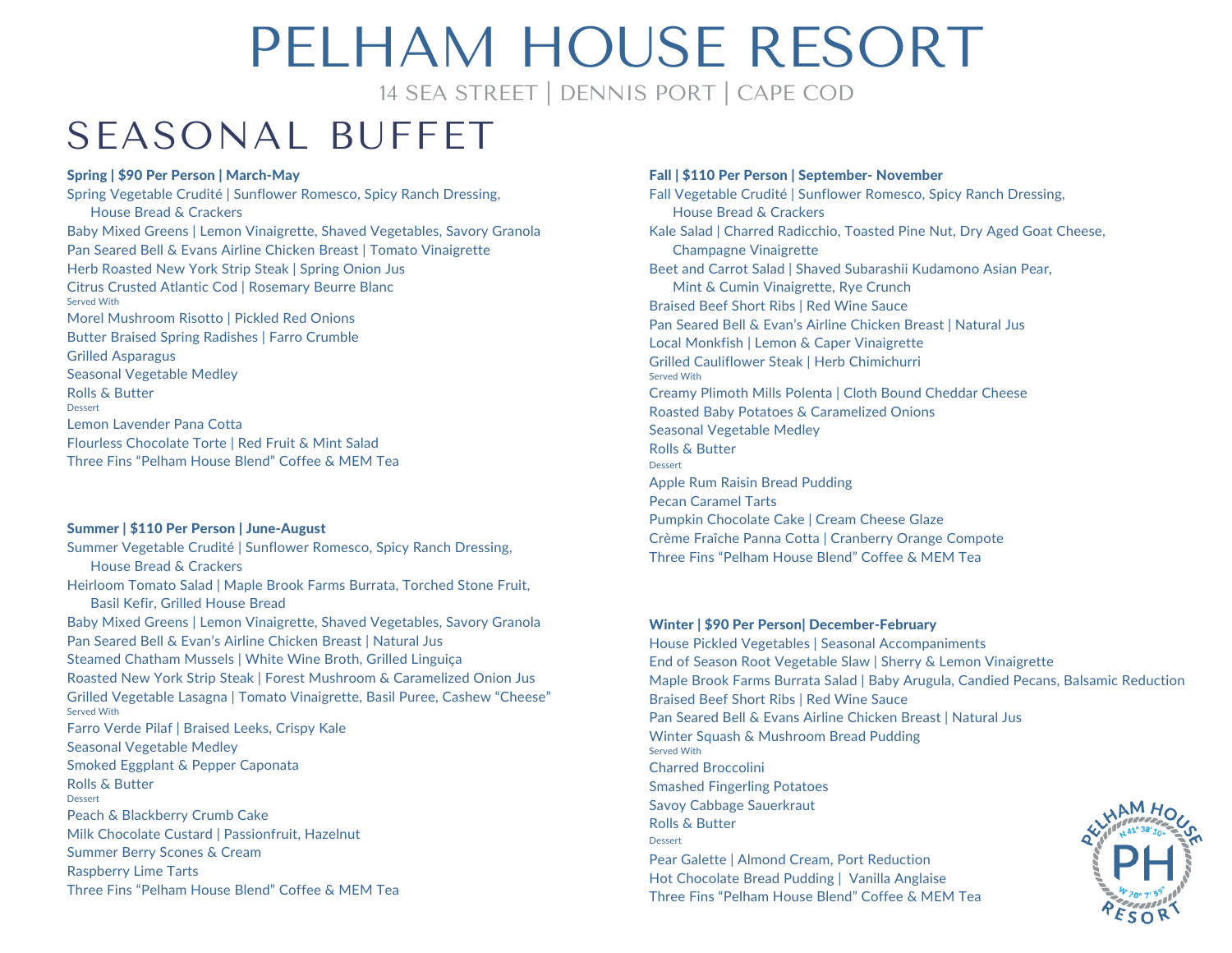14 SEA STREET | DENNIS PORT | CAPE COD

#### Fresh Seafood on Ice | Priced Per Piece | 25 Piece Minimum of Each Selection

Served with Traditional Condiments Jumbo 16/20 Gulf Shrimp | \$7 Freshly Shucked Oysters on the Half Shell | \$6 Freshly Shucked Clams on the Half Shell | \$5 Chilled Poached Lobster Tails & Cracked Claws | \$16

### Crudités & Dipping Sauces | \$12 Per Person

Selection of Seasonal Vegetables, Spicy Ranch Dressing, Sunflower Romesco & Grilled Pita Bread

### Vegetarian Antipasto | \$21 per person

Selection of Seasonal Grilled and Roasted Vegetables, Assorted Cheeses, House Made Focaccia & Crackers

### Assorted Cheeses | \$21 Per Person

Domestic Cheese Selections Served with Seasonal Dried & Fresh Fruits, English Crackers & Fresh Baguettes

### New England's Finest Cheese | \$25 Per Person

Selection of Local New England Cheeses Served with Seasonal Dried & Fresh Fruits, English Crackers & Fresh Baguettes

### DISPLAY STATIONS PASSED HORS D'OEUVRES

Priced Per Piece | 25 Piece Minimum of Each Selection

Sweet Potato Latke, Smoked Salmon, Dill Crème Fraiche | \$6 Cornmeal Fried Dennis Oyster, Chipotle Lime Aioli, Pickled Red Onion | \$7 Brazilian Beef Kabob, Farm Herb Chimichurri | \$7 Farm Vegetable & Beef Empanada, Sunflower Romesco (Vegetarian available) | \$6 Green Circle Chicken Liver Pate, Crostini, Balsamic Onions |\$6 Scallop Wrapped in Applewood Smoked Bacon | \$8 Grilled Country Bread & Spicy Tomato Jam, Micro Basil, Aged Balsamic | \$6 Miniature Crab Cake with Cajun Remoulade | \$7 Seasonal Vegetable Ratatouille with Manchego Cheese on Sourdough Toast | \$6 Fried Pork & Kimchi Dumplings, Sichuan Ginger Sauce | \$6 Vegetable Spring Rolls with Sweet Chili-Basil Dipping Sauce |\$6 Mini Lobster Rolls | \$9 House-made Potato Blini, Siberian Caviar, Crème Fraiche, Pickled Red Onion | \$9

### ACTION STATIONS

UNIFORMED CHEF TO SERVE/CARVE: \$150 PER HOUR

Whole Roasted Tenderloin of Beef | \$400 Serves Approximately 10-15 People Caramelized Onion Jus, Whole Grain Mustard & Miniature Rolls

Whole Oven Roasted 20lb Turkey | \$375 Serves Approximately 30 People Buttermilk Biscuits, Orange Cranberry Sauce & Sage

Roasted New York Strip Loin of Beef in Pepper Crust | \$440 Serves Approximately 30 People Creamed Horseradish, Whole Grain Mustard & Miniature Rolls

Apple & Mustard Glazed Pork Loin | \$375 Serves Approximately 30 People Brioche Rolls, Cider Jus

Ice Cream Sundae Bar | \$16 Per Person Assorted Candy, Toppings & Cones

Vanilla Sugar Donuts | \$16 Per Person Vanilla Ice Cream, Assorted Sauces & Toppings

Cannoli Station | \$20 Per Person Ricotta & Mascarpone Filling, Chocolate Dipped & Plain Shells, Assorted Toppings

Crepes | \$22 Per Person Assorted Sauces, Fresh Fruit, and Soft Whipped Cream

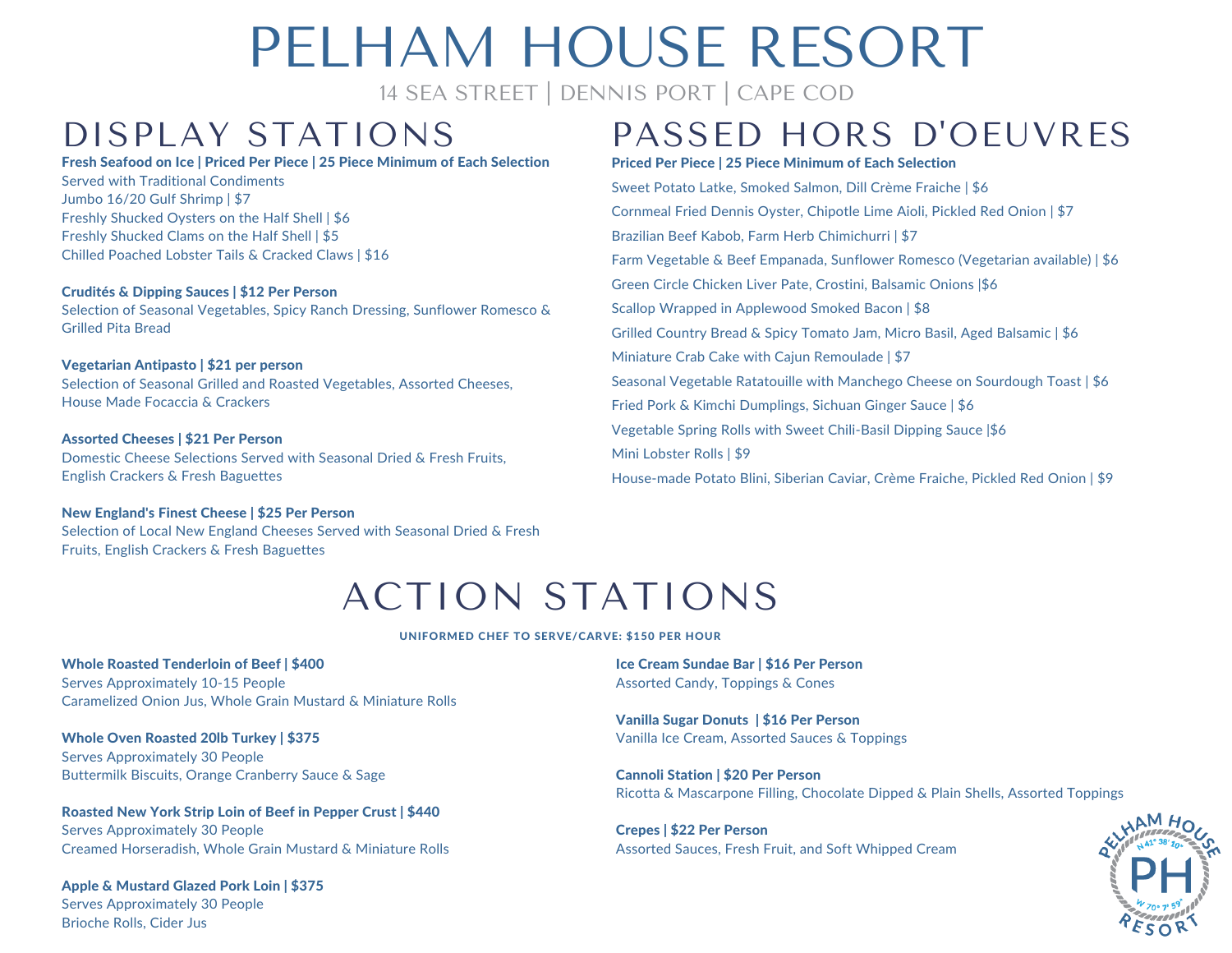### 14 SEA STREET | DENNIS PORT | CAPE COD

### PLATED MENUS

### Classic Lunch | \$55 Per Person

FIRST COURSE Choose One Pelham House Clam Chowder House Mixed Green Salad SECOND COURSE Choose One Pan Seared Breast of Chicken Coq Au Vin | Red Wine Sauce Pan Seared Wild Salmon | Citrus Beurre Blanc Served With Smashed Fingerling Potato Roasted Baby Carrot Grilled Asparagus Rolls & Butter THIRD COURSE Choose One Vanilla Cheesecake | Seasonal Fruit Compote Chocolate Mousse Cake | Raspberry Coulis Three Fins "Pelham House Blend" Coffee & MEM Tea

### Plated Clam Bake | \$95 Per Person

FIRST COURSE Choose One Pelham House Clam Chowder | House Corn Bread Seasonal Mixed Green Salad | Shaved Vegetables, Champagne Vinaigrette SECOND COURSE Steamed 1 ½ lb. Lobster Local Steamers & Mussels | Drawn Butter & Natural Broth Served With Steamed Fingerling Potatoes | Ale Braised Onions & Chorizo Grilled Corn on the Cob Charred Broccolini THIRD COURSE Strawberry Shortcake Three Fins "Pelham House Blend" Coffee & MEM Tea

### Custom Plated Menu | \$165 Per Person

FIRST COURSE Choose One

- Deconstructed Tomato Mozzarella | Heirloom Tomato Varieties, Fresh Mozzarella, Parmesan Crisp, Kefir & Basil Puree, Balsamic Reduction
- Farmers Greens | Baby Mixed Greens, Assortment Of Fresh And Pickled Vegetables, Savory Granola & Blue Ledge Farm Middlebury Bleu Cheese
- Classic Caesar Salad | Kalamata Olive, Shaved Manchego Cheese, Roasted Tomato, Brioche Crouton & Caesar Dressing
- Roasted Beet Salad | Assortment of Beets, Roasted Romanesco, Goat Cheese Mousse, Baby Watercress & Cocoa-Sage Rye Crumble
- Lobster Salad | +\$7 per Person | Chatham Lobster, Avocado Mousse, Burnt Cucumber & Grapefruit-Lemon Vinaigrette

#### SECOND COURSE Choose One

Cape Cod Duet | +\$6 per Person | Grilled Petite Filet With Bacon Onion Jam & Citrus Crusted Cod, Barolo Wine Sauce

Grilled Tenderloin Of Beef | Bacon Onion Jam or Herb & Boursin Crust, Barolo Wine Sauce or Tomato Béarnaise

Citrus Crusted Cod Loin | Rosemary-Citrus Beurre Blanc or Classic Béarnaise Pan Seared Halibut | + \$ 5 per Person | Caramelized Onion, Lemon & Caper Sauce Pan Seared Bell & Evan's Airline Chicken Breast | Natural Jus

### CHOOSE THREE VEGETABLES

- Grilled Asparagus Confit Cherry Tomatoes Sous Vide Baby Carrot Sous Vide Fennel **Broccolini** Charred Baby Pepper Chefs Choice | Seasonal Selections
- CHOOSE ONE STARCH Dauphinoise Potato Roasted Fingerling Potato Mashed Potato Mushroom Risotto Citrus Risotto

Vegetarian Options: Mushroom Ravioli Sweet Pea Ravioli | Seasonal Grilled Romanesco Steak | Sunflower Romesco, Buckwheat, Seasonal Vegetables | Vegan) Seasonal Vegetable Risotto | Vegan

#### THIRD COURSE CHOOSE ONE

Tiramisu Cheesecake | Vanilla Bean Espresso Crisp, Dark Chocolate Sorbet Pistachio Butter Cake | Stewed Brandied Cherries, Vanilla Bourbon Ice Cream Citrus Vanilla Custard | Fresh Citrus Supremes, Herb Crumble Three Fins "Pelham House Blend" Coffee & MEM Tea

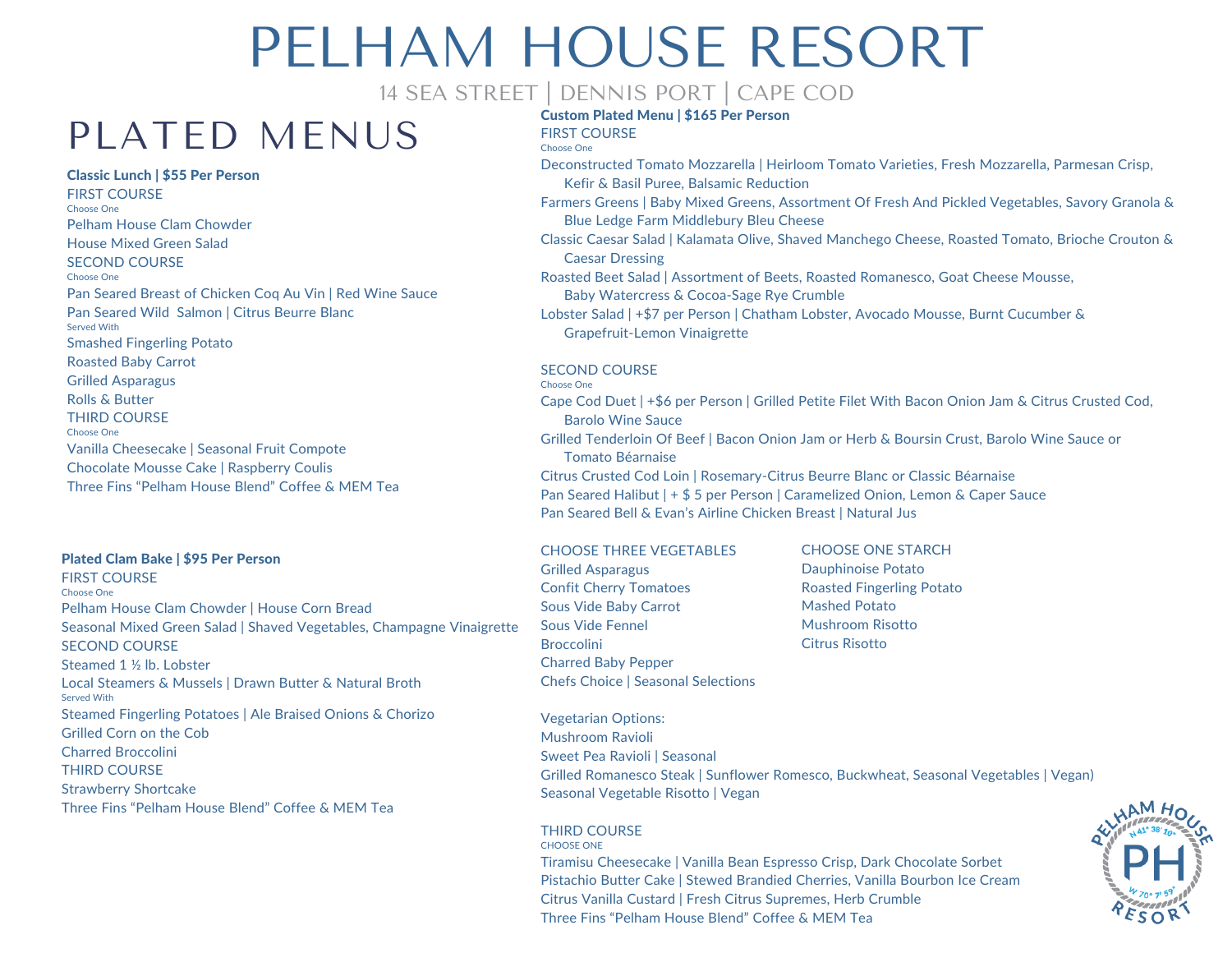14 SEA STREET | DENNIS PORT | CAPE COD

### SEASONAL PLATED

#### Spring | \$ 125 Per Person (March-May)

FIRST COURSE

Spring Salad | Tender Greens, Roasted Baby Carrot, Spring Pea Kefir, Shaved Radish, Pumpernickel & Sunflower Seed Crumb

### SECOND COURSE

Choose One Corn Crusted Atlantic Cod | Seasonal Vegetable Nage Seared Bell & Evans Airline Chicken Breast | Spring Onion Jus Served With Spring Pea Risotto Butter Braised Radish Grilled Asparagus Rolls & Butter

#### THIRD COURSE

Choose One

Blueberry Thyme Crumb Cake | Stewed Blueberries, Vanilla Ice Cream, Candied Lemon Lemon Lavender Pana Cotta | Seasonal Compressed Fruit, Wildflower Honey Crumble Three Fins "Pelham House Blend" Coffee & MEM Tea

### Summer | \$145 Per Person (June-August)

FIRST COURSE Summer Salad | Heirloom Tomato, Maple Brooks Farms Burrata, Torched Stone Fruit, Basil Kefir, Grilled House Bread

### SECOND COURSE

Choose One Grilled Local Halibut | Dill & Lemon Beurre Blanc Seared Bell & Evans Airline Chicken Breast | Natural Herb Jus Served With Roasted Fingerling Potato Grilled Asparagus Confit Cherry Tomato Assorted Rolls & Butter

### THIRD COURSE

Choose One

Summer Berry Shortcake | Soft Whipped Chantilly, Fresh Basil Key Lime Pie | Raspberry Sauce, Graham Cracker Crumble, Lime Zest Three Fins "Pelham House Blend" Coffee & MEM Tea

### Fall | \$145 Per Person (September-November)

FIRST COURSE Fall Salad | Heirloom Beet, Baby Watercress, Dry Aged Goat Cheese, Roasted Romanesco, Toasted Farro Verde

#### SECOND COURSE

Choose One Red Wine Braised Beef Short Rib Seared Bell & Evans Airline Chicken Breast | Sauce Chasseur Served With Smashed Potato Butter Braised Carrot Roasted Late Season Tomato Rolls & Butter

### THIRD COURSE

Choose One

Apple Rum Raisin Bread Pudding | Brown Sugar Rum Caramel, Cinnamon Ice Cream Crème Fraiche Pana Cotta | Cranberry Compote, Candied Pumpkin Seed Three Fins "Pelham House Blend" Coffee & MEM Tea

### Winter | \$125 Per Person (December-February)

FIRST COURSE Winter Soup | Assorted Winter Squash Bisque, Gruyere Croutons, Candied Pecans

### SECOND COURSE

Choose One Pan Seared Monkfish | Bacon & Thyme Vinaigrette Red Wine Braised Beef Short Rib Served With Plimoth Mills Creamy Polenta Butter Braised Turnip Grilled Broccolini Rolls & Butter

### THIRD COURSE

Choose One

Chai Spiced Custard | Rum Infused Dried Fruit, Black Tea Crumble Pear Almond Gallette | Port Reduction, Vanilla Mascarpone Cream Three Fins "Pelham House Blend" Coffee & MEM Tea

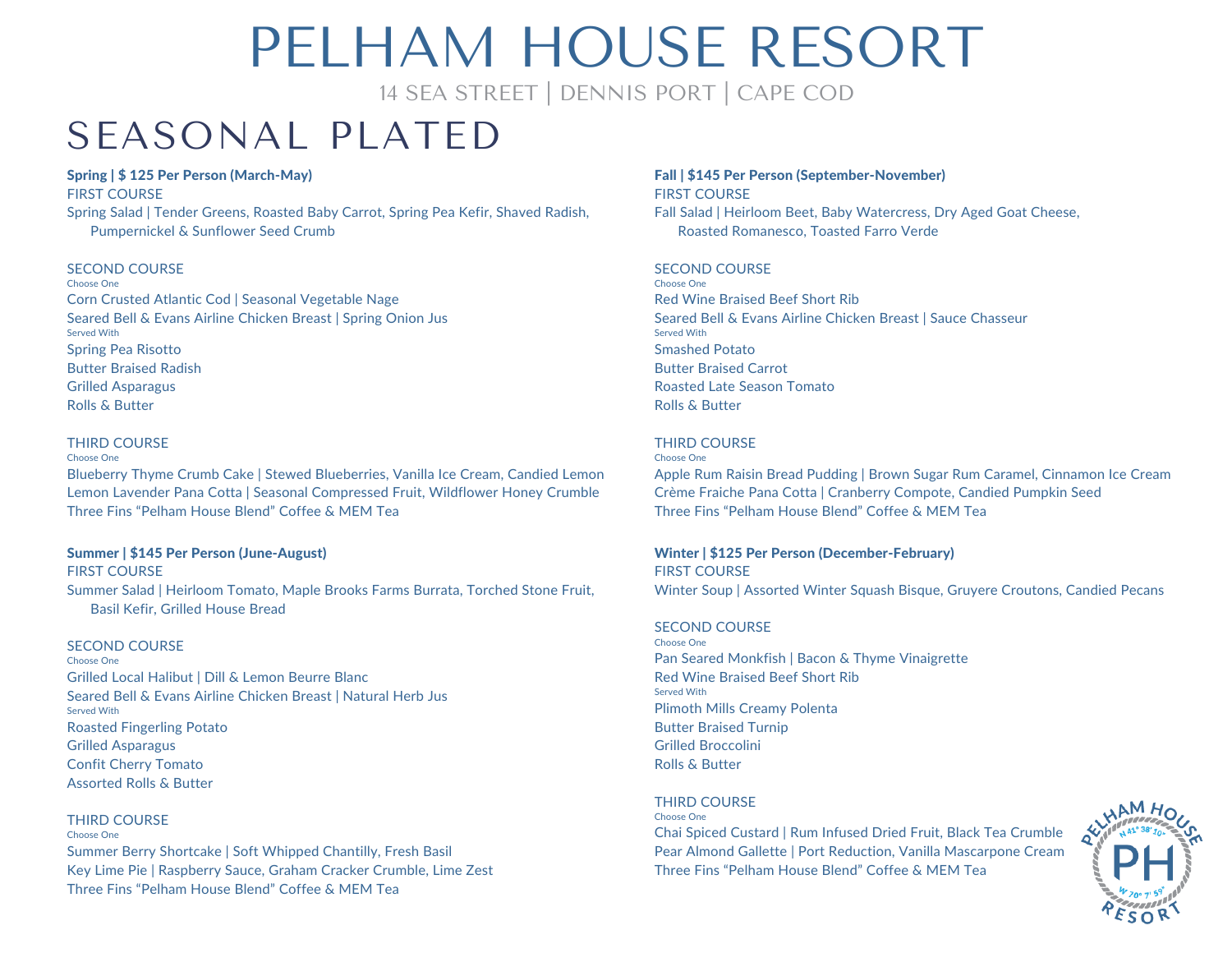## PFI HAM HOUSE RESORT

14 SEA STREET | DENNIS PORT | CAPE COD

## BEVERAGE SERVICES

### CONSUMPTION BAR

Based on menu outlet pricing seasonally for a full open bar Please request a copy of the current outlet menus.

### OR

Based on a per drink pricing from the package selected

House Brands | \$12 Top Shelf Brands | \$15 House Wine by the Glass | \$9 Top Shelf Wines by the Glass | \$11 Saratoga Water | \$5

House Bottled Beer | \$7 IPA/ Local Bottled Beer | \$9 Soft Drinks | \$5

### CASH BAR

Based on menu outlet pricing seasonally for a full open bar Please request a copy of the current outlet menus.

### PACKAGE BAR

### HOUSE PER PERSON PRICING

Hour Three and Up | +\$4/HR

### TOP SHELF PER PERSON PRICING

Hour One | \$30 Hour Two | \$45 Hour Three and Up | +\$4/HR

All bars are stocked with scotch, bourbon, gin, vodka, rum, beer, wine, soft drinks and mixers. Please select from the following:

### PFI HAM HOUSE

Hour One | \$24 Hour Two | \$36

Tito's Vodka Tanqueray Gin Bacardi Superior Rum Jack Daniel's Whiskey Jim Beam Bourbon Dewar's Scotch Cazadores Tequila

### TOP SHELF

Kettle One Vodka Bombay Saphire Gin Mt. Gay Rum Crown Royal Whiskey Maker's Mark Bourbon Johnny Walker Black Patron Tequila

### BEER AND WINE BAR PACKAGES

Includes two red and two white wines, selection of four house and local beers, and soft drinks

### BEER SELECTIONS

Budweiser Bud Light Coors Light Miller Lite Michelob Ultra Corona Extra (or Light) Stella Artois

### LOCAL BEER SELECTIONS

Sam Adams Seasonal | Boston Outermost IPA |Hog Island | Orleans Kolsch |Devils Purse | Dennis IPA |Devils Purse | Dennis Gripah| Cisco Brewers | Nantucket Whale's Tail | Cisco Brewers | Nantucket

### CIDER AND SELTZER +\$1PP

White Claw (Assorted Flavors) Nantucket Seltzers (Cranberry/Blueberry) Down East Cider

#### WINE AND BEER PER PERSON PRICING PELHAM HOUSE TOP SHELF

Hour One | \$18 Hour Two | \$27 Hour Three and Up | +\$4/HR Hour Three and Up | +\$4/HR Hour One | \$22 Hour Two | \$33

### Beach Bonfire Cooler Packages

Each cooler includes 30 cans of beer & 2 bottles of wine (beer can be substituted with 24 Cans of Seltzer or Cider) \$300 per Cooler \$150 Set Up

### HOUSE WINE

**White Chardonnay** Pinot Grigio Sauvignon Blanc Rosé | +\$3 pp Red Cabernet Sauvignon Pinot Noir Merlot

Sparkling +\$2PP

#### TOP SHELF WINE **White**

Chardonnay | William Hill Pinot Grigio | Ecco Domani Sauvignon Blanc | Oyster Bay

### Red

Cabernet Sauvignon | Château Souverain Merlot | Château Souverain Pinot Noir | Angeline Red Blend | Alamos Sparkling +\$4PP